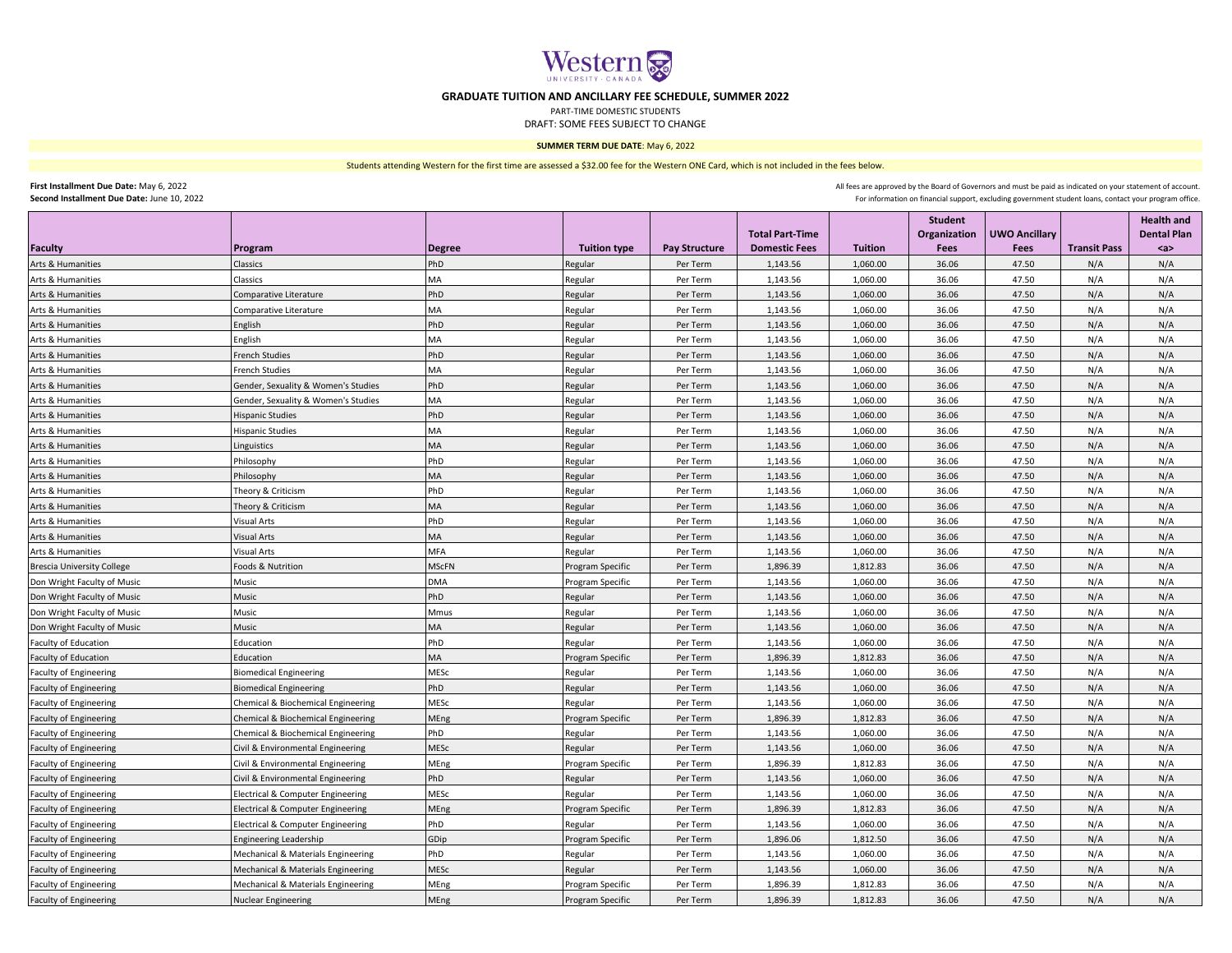|                                        |                                             |                         |                     |                      | <b>Total Part-Time</b> |                | Student<br>Organization | <b>UWO Ancillary</b> |                     | <b>Health and</b><br><b>Dental Plan</b> |
|----------------------------------------|---------------------------------------------|-------------------------|---------------------|----------------------|------------------------|----------------|-------------------------|----------------------|---------------------|-----------------------------------------|
| <b>Faculty</b>                         | Program                                     | <b>Degree</b>           | <b>Tuition type</b> | <b>Pay Structure</b> | <b>Domestic Fees</b>   | <b>Tuition</b> | Fees                    | Fees                 | <b>Transit Pass</b> | $a$                                     |
| Faculty of Health Sciences             | Advanced Health Care Practice               | MCISc                   | Program Specific    | Per Term             | 1,896.39               | 1,812.83       | 36.06                   | 47.50                | N/A                 | N/A                                     |
| <b>Faculty of Health Sciences</b>      | <b>Applied Health Sciences</b>              | GDip                    | Per Course          | Per Course           | 1,501.56               | 1,418.00       | 36.06                   | 47.50                | N/A                 | N/A                                     |
| <b>Faculty of Health Sciences</b>      | <b>Communication Sciences and Disorders</b> | MCISc                   | Program Specific    | Per Term             | 1,965.89               | 1,882.33       | 36.06                   | 47.50                | N/A                 | N/A                                     |
| Faculty of Health Sciences             | Health and Rehabilitation Sciences          | MPT/PhD                 | Program Specific    | Per Term             | 1,965.89               | 1,882.33       | 36.06                   | 47.50                | N/A                 | N/A                                     |
| <b>Faculty of Health Sciences</b>      | <b>Health and Rehabilitation Sciences</b>   | MSc (OT)/PhD            | Program Specific    | Per Term             | 1,965.89               | 1,882.33       | 36.06                   | 47.50                | N/A                 | N/A                                     |
| <b>Faculty of Health Sciences</b>      | Health and Rehabilitation Sciences          | MCISc/PhD               | Program Specific    | Per Term             | 1,965.89               | 1,882.33       | 36.06                   | 47.50                | N/A                 | N/A                                     |
| <b>Faculty of Health Sciences</b>      | <b>Health and Rehabilitation Sciences</b>   | PhD                     | Regular             | Per Term             | 1,143.56               | 1,060.00       | 36.06                   | 47.50                | N/A                 | N/A                                     |
| <b>Faculty of Health Sciences</b>      | Health and Rehabilitation Sciences          | VISc                    | Regular             | Per Term             | 1,143.56               | 1,060.00       | 36.06                   | 47.50                | N/A                 | N/A                                     |
| <b>Faculty of Health Sciences</b>      | Kinesiology                                 | PhD                     | Regular             | Per Term             | 1,143.56               | 1,060.00       | 36.06                   | 47.50                | N/A                 | N/A                                     |
| <b>Faculty of Health Sciences</b>      | Kinesiology                                 | MA                      | Regular             | Per Term             | 1,143.56               | 1,060.00       | 36.06                   | 47.50                | N/A                 | N/A                                     |
| <b>Faculty of Health Sciences</b>      | Kinesiology                                 | MSc                     | Regular             | Per Term             | 1,143.56               | 1,060.00       | 36.06                   | 47.50                | N/A                 | N/A                                     |
| <b>Faculty of Health Sciences</b>      | Nursing                                     | PhD                     | Regular             | Per Term             | 1,143.56               | 1,060.00       | 36.06                   | 47.50                | N/A                 | N/A                                     |
| Faculty of Health Sciences             | Nursing                                     | ΜN                      | Program Specific    | Per Term             | 1,896.39               | 1,812.83       | 36.06                   | 47.50                | N/A                 | N/A                                     |
| <b>Faculty of Health Sciences</b>      | Nursing                                     | <b>MScN</b>             | Program Specific    | Per Term             | 1,356.73               | 1,273.17       | 36.06                   | 47.50                | N/A                 | N/A                                     |
| <b>Faculty of Health Sciences</b>      | Occupational Therapy                        | MSc (OT)                | Program Specific    | Per Term             | 1,965.89               | 1,882.33       | 36.06                   | 47.50                | N/A                 | N/A                                     |
| <b>Faculty of Health Sciences</b>      | Physical Therapy                            | MPT                     | Program Specific    | Per Term             | 1,965.89               | 1,882.33       | 36.06                   | 47.50                | N/A                 | N/A                                     |
| Faculty of Information & Media Studies | Health Information Science                  | MHIS                    | Program Specific    | Per Term             | 1,527.56               | 1,444.00       | 36.06                   | 47.50                | N/A                 | N/A                                     |
| Faculty of Information & Media Studies | <b>Health Information Science</b>           | PhD                     | Regular             | Per Term             | 1,143.56               | 1,060.00       | 36.06                   | 47.50                | N/A                 | N/A                                     |
| Faculty of Information & Media Studies | Library & Information Science               | PhD                     | Regular             | Per Term             | 1,143.56               | 1,060.00       | 36.06                   | 47.50                | N/A                 | N/A                                     |
| Faculty of Information & Media Studies | Library & Information Science               | <b>MLIS</b>             | Program Specific    | Per Term             | 1,896.39               | 1,812.83       | 36.06                   | 47.50                | N/A                 | N/A                                     |
| Faculty of Information & Media Studies | Library & Information Science               | MLIS (co-op only)       | Program Specific    | Per Term             | 654.06                 | 618.00         | 36.06                   | N/A                  | N/A                 | N/A                                     |
| Faculty of Information & Media Studies | Library & Information Science               | MLIS (co-op + 1 course) | Program Specific    | Per Term             | 1,789.26               | 1,705.70       | 36.06                   | 47.50                | N/A                 | N/A                                     |
| Faculty of Information & Media Studies | Library & Information Science               | MLIS (1 course)         | Program Specific    | Per Term             | 1,171.26               | 1,087.70       | 36.06                   | 47.50                | N/A                 | N/A                                     |
| Faculty of Information & Media Studies | Media Studies                               | PhD                     | Regular             | Per Term             | 1,143.56               | 1,060.00       | 36.06                   | 47.50                | N/A                 | N/A                                     |
| Faculty of Information & Media Studies | Media Studies                               | МA                      | Regular             | Per Term             | 1,143.56               | 1,060.00       | 36.06                   | 47.50                | N/A                 | N/A                                     |
| Faculty of Law                         | Law                                         | PhD                     | Regular             | Per Term             | 1,143.56               | 1,060.00       | 36.06                   | 47.50                | N/A                 | N/A                                     |
| Faculty of Law                         | Law                                         | LM.                     | Program Specific    | Per Term             | 1,811.56               | 1,728.00       | 36.06                   | 47.50                | N/A                 | N/A                                     |
| Faculty of Law                         | Legal Studies                               | MSL                     | Program Specific    | Per Term             | 1,811.56               | 1,728.00       | 36.06                   | 47.50                | N/A                 | N/A                                     |
| Faculty of Law                         | Mining Law, Finance, & Sustainability       | GDip                    | Per Course          | Per Course           | 2,333.56               | 2,250.00       | 36.06                   | 47.50                | N/A                 | N/A                                     |
| <b>Faculty of Science</b>              | <b>Applied Mathematics</b>                  | MSc                     | Regular             | Per Term             | 1,143.56               | 1,060.00       | 36.06                   | 47.50                | N/A                 | N/A                                     |
| Faculty of Science                     | <b>Applied Mathematics</b>                  | PhD                     | Regular             | Per Term             | 1,143.56               | 1,060.00       | 36.06                   | 47.50                | N/A                 | N/A                                     |
| <b>Faculty of Science</b>              | Astronomy                                   | MSc                     | Regular             | Per Term             | 1,143.56               | 1,060.00       | 36.06                   | 47.50                | N/A                 | N/A                                     |
| Faculty of Science                     | Astronomy                                   | PhD                     | Regular             | Per Term             | 1,143.56               | 1,060.00       | 36.06                   | 47.50                | N/A                 | N/A                                     |
| <b>Faculty of Science</b>              | Biology                                     | MSc                     | Regular             | Per Term             | 1,143.56               | 1,060.00       | 36.06                   | 47.50                | N/A                 | N/A                                     |
| <b>Faculty of Science</b>              | Biology                                     | PhD                     | Regular             | Per Term             | 1,143.56               | 1,060.00       | 36.06                   | 47.50                | N/A                 | N/A                                     |
| <b>Faculty of Science</b>              | Chemistry                                   | <b>MSc</b>              | Regular             | Per Term             | 1,143.56               | 1,060.00       | 36.06                   | 47.50                | N/A                 | N/A                                     |
| Faculty of Science                     | Chemistry                                   | PhD                     | Regular             | Per Term             | 1,143.56               | 1,060.00       | 36.06                   | 47.50                | N/A                 | N/A                                     |
| Faculty of Science                     | <b>Computer Science</b>                     | MSc                     | Regular             | Per Term             | 1,143.56               | 1,060.00       | 36.06                   | 47.50                | N/A                 | N/A                                     |
| Faculty of Science                     | Computer Science                            | PhD                     | Regular             | Per Term             | 1,143.56               | 1,060.00       | 36.06                   | 47.50                | N/A                 | N/A                                     |
| Faculty of Science                     | Geology                                     | MSc                     | Regular             | Per Term             | 1,143.56               | 1,060.00       | 36.06                   | 47.50                | N/A                 | N/A                                     |
| Faculty of Science                     | Geology                                     | PhD                     | Regular             | Per Term             | 1,143.56               | 1,060.00       | 36.06                   | 47.50                | N/A                 | N/A                                     |
| Faculty of Science                     | Geophysics                                  | MSc                     | <b>Regular</b>      | Per Term             | 1,143.56               | 1,060.00       | 36.06                   | 47.50                | N/A                 | N/A                                     |
| <b>Faculty of Science</b>              | Geophysics                                  | PhD                     | Regular             | Per Term             | 1,143.56               | 1,060.00       | 36.06                   | 47.50                | N/A                 | N/A                                     |
| <b>Faculty of Science</b>              | Mathematics                                 | PhD                     | Regular             | Per Term             | 1,143.56               | 1,060.00       | 36.06                   | 47.50                | N/A                 | N/A                                     |
| Faculty of Science                     | Mathematics                                 | <b>MSc</b>              | Regular             | Per Term             | 1,143.56               | 1,060.00       | 36.06                   | 47.50                | N/A                 | N/A                                     |
| Faculty of Science                     | Physics                                     | PhD                     | Regular             | Per Term             | 1,143.56               | 1,060.00       | 36.06                   | 47.50                | N/A                 | N/A                                     |
| Faculty of Science                     | Physics                                     | MSc                     | Regular             | Per Term             | 1,143.56               | 1,060.00       | 36.06                   | 47.50                | N/A                 | N/A                                     |
| Faculty of Science                     | Statistics                                  | PhD                     | Regular             | Per Term             | 1,143.56               | 1,060.00       | 36.06                   | 47.50                | N/A                 | N/A                                     |
| Faculty of Science                     | <b>Statistics</b>                           | <b>MSc</b>              | Regular             | Per Term             | 1,143.56               | 1,060.00       | 36.06                   | 47.50                | N/A                 | N/A                                     |
| <b>Faculty of Social Science</b>       | Anthropology                                | MA                      | Regular             | Per Term             | 1,143.56               | 1,060.00       | 36.06                   | 47.50                | N/A                 | N/A                                     |
| <b>Faculty of Social Science</b>       | Anthropology                                | PhD                     | Regular             | Per Term             | 1,143.56               | 1,060.00       | 36.06                   | 47.50                | N/A                 | N/A                                     |
| <b>Faculty of Social Science</b>       | Economics                                   | MA                      | Regular             | Per Term             | 1,143.56               | 1,060.00       | 36.06                   | 47.50                | N/A                 | N/A                                     |
| <b>Faculty of Social Science</b>       | Economics                                   | PhD                     | Regular             | Per Term             | 1,143.56               | 1,060.00       | 36.06                   | 47.50                | N/A                 | N/A                                     |
| <b>Faculty of Social Science</b>       | Geography                                   | MA                      | Regular             | Per Term             | 1,143.56               | 1,060.00       | 36.06                   | 47.50                | N/A                 | N/A                                     |